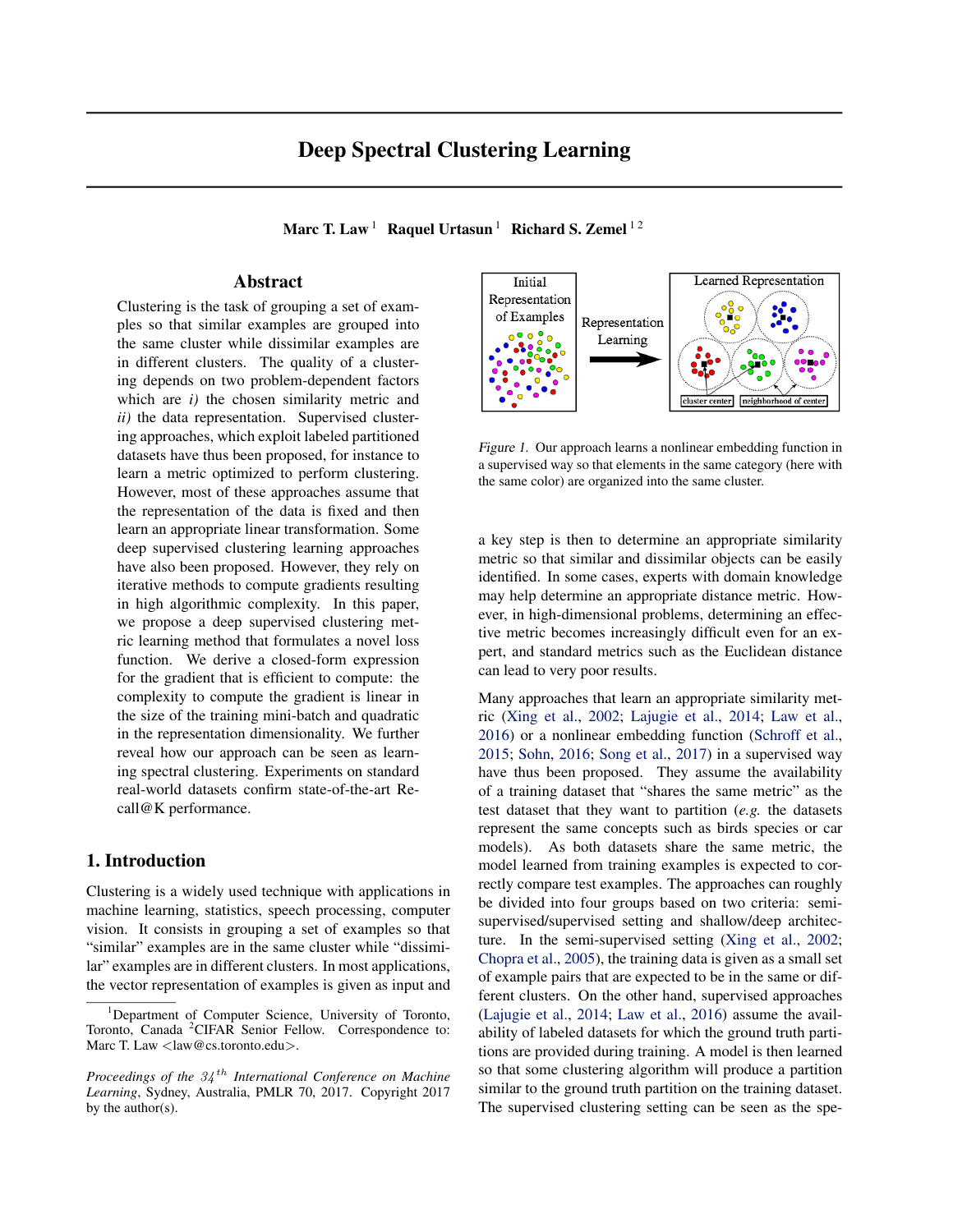cial case of semi-supervised setting where all the pairwise similarity relations between training examples are given. In particular, supervised clustering is a specific classification problem where the model is learned so that the representations of training examples are closer to the representative vector of their category than to the representative vector of any other category. In this paper, we propose a novel metric learning approach whose rationale is illustrated in Fig. 1. In particular, we leverage deep nonlinear and hierarchical architectures to learn complex representations that better reflect similarity relations among examples.

Many deep metric learning approaches (Schroff et al., 2015; Song et al., 2016) extend the ideas introduced in the shallow metric learning literature (Xing et al., 2002; Weinberger et al., 2006) to learn deep neural networks on large datasets. The main difficulty is how to implement these ideas so that they are scalable and avoid memory bottleneck. For instance, many approaches have proposed hard negative mining strategies to limit the number of training constraints. A deep supervised clustering approach was proposed in (Song et al., 2017): to compute its gradient, the approach uses an iterative greedy algorithm whose algorithmic complexity is high.

Contributions: In this paper, we propose a metric learning framework that optimizes an embedding function so that the learned representations of similar examples are grouped into the same cluster, and dissimilar examples are in different clusters. To this end, we relax the problem of partitioning a dataset with Bregman divergences (Banerjee et al., 2005), and we formulate our problem so that the gradient is efficient to compute. In particular, the gradient can be expressed in closed-form, and the algorithmic complexity to compute it is linear in the size of the training mini-batch and quadratic in the representation dimensionality, which is better than the complexity of existing iterative methods. Our method is also simple to implement and obtains stateof-the-art performance on standard datasets.

# 2. Preliminaries

In this section, we provide some technical background about clustering, and set up the notation throughout. We reformulate in matrix form the problem of clustering a set of examples with Bregman divergences (Banerjee et al., 2005) and write it as an optimization problem *w.r.t.* one variable in Eq. (2).

**Notation:** We note  $A, B \nightharpoonup$   $tr(AB)$ , the Frobenius inner product where *A* and *B* are real-valued matrices; and  $A := \text{tr}(AA)$ , the Frobenius norm of *A*. 1 is the vector of all ones with appropriate dimensionality.  $A^{\dagger}$  is the Moore-Penrose pseudoinverse of A.  $ri(\mathcal{F})$  is the relative interior of the set *F*.

Data: We consider that we are given a set of *n* examples  $f_1, \dots, f_n$  *F* which may be represented as a single matrix  $F = [\mathbf{f}_1, \dots, \mathbf{f}_n]$  *F*<sup>*n*</sup>. In the following, we con- $\mathcal{F}^n$ . In the following, we con-<br>s  $\mathcal{F}^n$   $\mathbb{R}^{n \times d}$ . sider that  $\mathcal{F}$   $\mathbb{R}^d$ , and thus  $\mathcal{F}^n$   $\mathbb{R}^{n \times d}$ .

**Bregman divergence:** Any Bregman divergence d :  $\mathcal{F} \times$  ri( $\mathcal{F}$ ) [0, + ) is defined as d (**x**, **y**) = (**x**) - (**y**) ri(*F*) [0, + ) is defined as d (x, y) = (x) – (y) –<br>x – y, (y) where : *F* R is a continuously- $ℝ$  is a continuously-<br>nction,  $(y)$   $ℝ$ <sup>d</sup> differentiable and strictly convex function, represents the gradient vector of at y. The most commonly used Bregman divergences for clustering are the squared Euclidean distance defined with  $(x) = x^2$ , the KL-divergence (Dhillon et al., 2003) or the Itakura-Saito distance (Buzo et al., 1980). We refer the reader to (Banerjee et al., 2005; Nielsen & Nock, 2009) for details.

**Clustering:** Partitioning the *n* observations in  $F =$  $[f_1, \dots, f_n]$  *F*<sup>*n*</sup> into *k* clusters is equivalent to determining an assignment matrix  $\hat{Y} = \{0, 1\}^{n \times k}$  such that termining an assignment matrix  $\hat{Y}$  $\hat{Y}_{ic} = 1$  if  $\mathbf{f}_i$  is assigned to cluster *c* and 0 otherwise. In this paper, we assume that each example is assigned to one and only one cluster (*i.e.* the sum of each row of  $\hat{Y}$  is 1) and that there is no empty cluster (which corresponds to adding the constraint rank $(\hat{Y}) = k$ ). Therefore,  $\hat{Y}$  is in the following set of assignment matrices:

$$
\mathcal{Y}^{n \times k} := \{ \hat{Y} \quad \{0, 1\}^{n \times k} : \hat{Y} \mathbf{1} = \mathbf{1}, \text{rank}(\hat{Y}) = k \}
$$

We assume as in (Banerjee et al., 2005) that each cluster *c* is represented by a single representative vector  $z_c$  ri $(\mathcal{F})$ and that an example  $f_i$  is assigned to cluster  $c$  only if  $b = c, d \text{ } (\mathbf{f}_i, \mathbf{z}_c) \text{ } d \text{ } (\mathbf{f}_i, \mathbf{z}_b)$  where d is the chosen Bregman divergence. To simplify the notations, we consider that  $\mathbf{z}_c$   $\mathcal{F}$ , and we concatenate the *k* representative vectors into a single matrix  $Z = [\mathbf{z}_1, \dots, \mathbf{z}_k]$   $\mathcal{F}^k$ . The vectors into a single matrix  $Z = [\mathbf{z}_1, \cdots, \mathbf{z}_k]$   $\mathcal{F}^k$ . The problem of partitioning the *n* examples in  $F$   $\mathcal{F}^n$  with d problem of partitioning the *n* examples in  $F$ can then be formulated as minimizing the energy function:

$$
\min_{\hat{Y} \text{ } y^{n \times k}, Z} \quad \min_{\mathcal{F}^k} \quad \hat{Y}_{ic} \cdot \mathbf{d} \quad (\mathbf{f}_i, \mathbf{z}_c) \tag{1}
$$

$$
= \min_{\hat{Y} \ y^{n \times k}, Z \ \mathcal{F}^k} \mathbf{1} \quad (F) - \mathbf{1} \quad (\hat{Y}Z) - F - \hat{Y}Z, \quad (\hat{Y}Z)
$$

where we have used the definition of Bregman divergences and we note:  $A = [\mathbf{a}_1, \cdots, \mathbf{a}_n]$   $\mathcal{F}^n$ ,<br> $[ (\mathbf{a}_1), \cdots, (\mathbf{a}_n) ]$   $\mathbb{R}^n$  is the concatenation  $(A) =$  $\mathbb{R}^n$  is the concatenation into a rent  $(\mathbf{a}_i)$   $\mathbb{R}$ , and  $(A)$  = single vector of the different  $(a_i)$  $[({\bf a}_1), \cdots, ({\bf a}_n)] \quad \mathbb{R}^{n \times d}$  is the concatenation into ngle matrix of the different gradients  $({\bf a}_i) \mathbb{R}^d$ . a single matrix of the different gradients

Banerjee *et al.* (2005) demonstrated that, for any value of  $\hat{Y}$  *y*<sup>*n*×*k*</sup>, the minimizer of **z**<sub>*c*</sub> in Eq. (1) is unique and is the mean vector of all the examples in *F* assigned to cluster *c* if and only if d is a Bregman divergence. In matrix form, this means that  $Z = (\hat{Y} \ \hat{Y})^{-1} \hat{Y} \ F = \hat{Y}^{\dagger} F$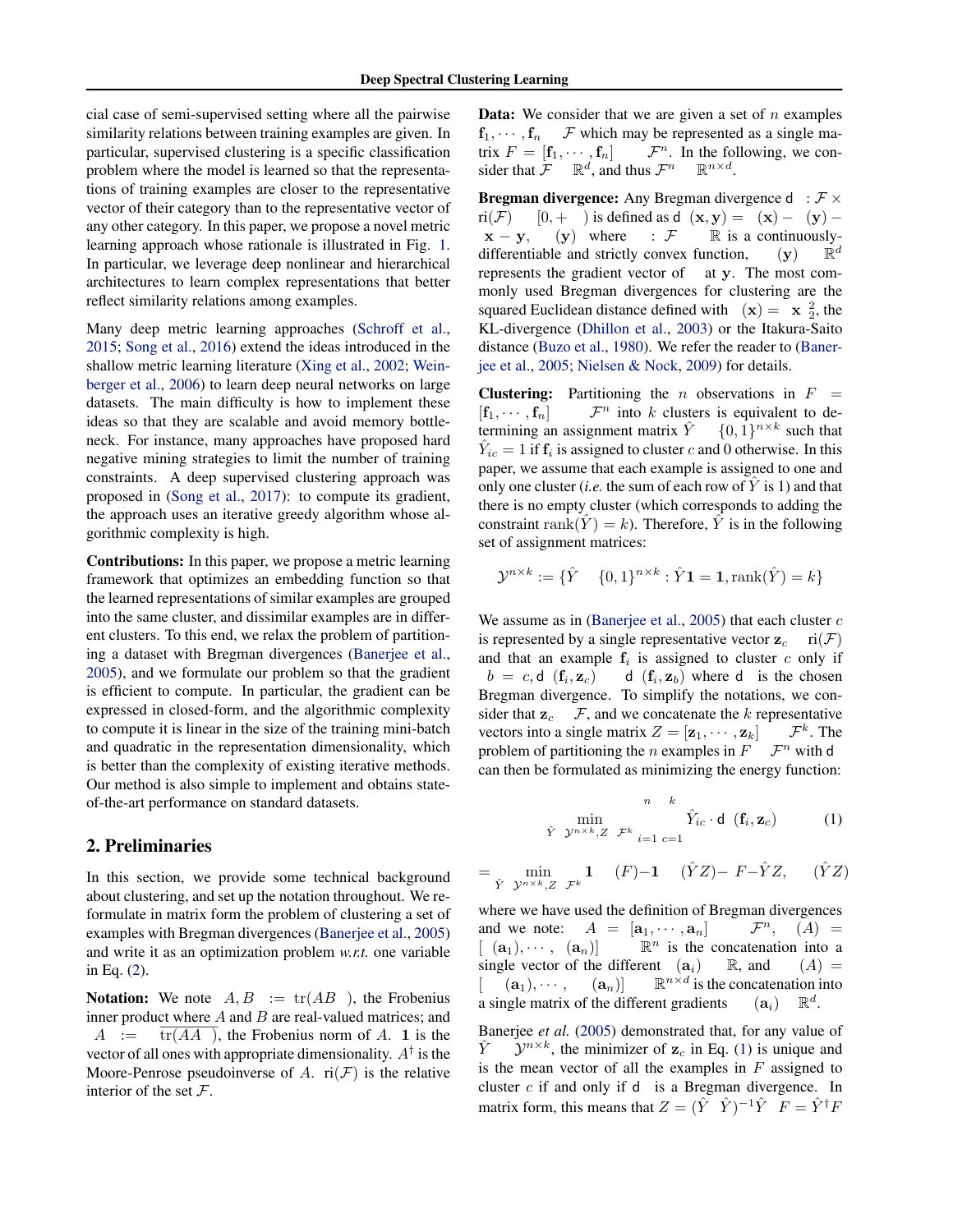is the unique global minimizer of *Z* in Eq. (1). We then define the set  $\mathcal{P} = {\hat{Y} \hat{Y}^{\dagger} : \hat{Y} \quad \mathcal{Y}^{n \times k}}$  and rewrite Eq. (1) as a minimization problem *w.r.t.* one variable:

$$
\min_{\hat{C}} \mathbf{1} \quad (F) - \mathbf{1} \quad (\hat{C}F) - F - \hat{C}F, \quad (\hat{C}F) \quad (2)
$$

As an illustration, if d is the squared Euclidean distance, then Eq. (2) reduces to:  $F^{2} - \hat{C}F^{2} - F \hat{C}F, 2\hat{C}F = F^2 + \hat{C}F^2 - 2F, \hat{C}F = F - \hat{C}F^2$ . We then obtain the formulation mentioned in (Lajugie et al., 2014)[Section 2.2] of the usual kmeans algorithm:

$$
\min_{\hat{C} \subset \mathcal{P}} F - \hat{C}F^{-2} \quad \max_{\hat{C} \subset \mathcal{P}} \hat{C}, FF \tag{3}
$$

by using the fact that all the matrices in *P* are orthogonal projection matrices (*i.e.* symmetric and idempotent): we then have  $\hat{C}$  *P*,  $\hat{C}F$ <sup>2</sup> = tr( $\hat{C}^2FF$  ) = tr( $\hat{C}FF$ ).

# 3. Deep Spectral Clustering Learning

In this section, we introduce our method that we call *Deep Spectral Clustering Learning* (DSCL). We first relax the clustering problem in Eq. (2) and consider the set of solutions of the relaxed problem as the prediction function of our model. Then, we present our large margin supervised clustering problem and its efficient solver. Finally, we explain the connection of our approach with spectral clustering learning.

### 3.1. Constraint Relaxation

Optimizing Eq. (2) is a NP-hard problem (Aloise et al., 2009), we then approximate it. Following (Shi & Malik, 2000; Zha et al., 2001; Ng et al., 2002; Peng & Wei, 2007), we now present a spectral relaxation of this problem. In particular, we extend the domain of Eq. (2) so that the set of solutions of the resulting problem can be formulated in a convenient way.

We propose to relax the constraint  $\hat{C}$  *P* in Eq. (2) with the constraint  $\hat{C}$   $\mathcal{C}^{n,k}$  where the set  $\mathcal{C}^{n,k}$  includes  $\mathcal{P}$  and is defined as the set of  $n \times n$  rank-*k* orthogonal projection matrices  $\mathcal{C}^{n,k} := \{ \hat{C} \subseteq \mathbb{R}^{n \times n} : \hat{C}^2 = \hat{C}, \hat{C} =$  $\text{tion matrices } \mathcal{C}^{n,k} := \{ \hat{C} \}$  $\hat{C}$ , rank $(\hat{C}) = k$ . The set of solutions of the resulting relaxed version of Eq. (2) can then be formulated:

$$
f(F) := \underset{\hat{C} \ C^{n,k}}{\arg \max} \mathbf{1} \quad (\hat{C}F) + F - \hat{C}F, \quad (\hat{C}F) \quad (4)
$$

where the terms that do not depend on  $\hat{C}$  are omitted.

The solutions in Eq. (4) can be found in closed-form. Let us note  $s = \text{rank}(F)$ , we show in the supplementary material that if *s*  $k$ , then the set of solutions of Eq. (4) is  $f(F) =$  $\{\hat{C} \quad \mathcal{C}^{n,k} : \hat{C}F = F\} = \{\hat{C} \quad \mathcal{C}^{n,k} : \hat{C} = FF^{\dagger} + F$ 

 $V$ *V*  $V$ *V*  $\mathcal{C}^{n,(k-s)}$ ,  $VV$   $F = 0$ }. In particular, if  $s = k$ , then  $VV = 0$  and we have  $f(F) = \{FF^{\dagger}\}.$ 

In the following, we consider only the case where the dimensionality *d* of training examples is not greater than *k* so that the property *s k* is satisfied. Nonetheless, if  $s > k$ , the set of solutions can be considered as  $f(F) = \{FF^{\dagger}\}.$ 

## 3.2. Structured output prediction

In the following, we consider that we are given *n* examples  $x_i$  *X* (*e.g. n* images) and an embedding function :  $X$  *F* whose set of parameters is and such that : *X F* whose set of parameters is and such that  $i \{1, \dots, n\}, \quad (\mathbf{x}_i) = \mathbf{f}_i \ (e.g. \mathbf{f}_i \text{ can be the output of } \mathbf{x}_i$ a convolutional neural network). All these representations

are concatenated into a single matrix  $F = [\mathbf{f}_1, \cdots, \mathbf{f}_n]$ 

 $\mathcal{F}^n$ . We are also given a ground truth assignment matrix  $Y = \mathcal{V}^{n \times k}$  which indicates the desired partition for the *n*  $Y^{n \times k}$  which indicates the desired partition for the *n* examples. In other words, let  $C = YY^{\dagger}$  *P* be the ground truth clustering matrix of *F*, we would like to learn the embedding function so that the matrix predicted with the (relaxed) clustering problem  $f(F)$   $\mathcal{C}^{n,k}$  in Eq. (4) is as close as possible to the ground truth clustering matrix *C*.

Different evaluation metrics such as purity, rand index and normalized mutual information exist to evaluate clustering (see (Manning et al., 2008) [Chapter 16.3] for details). As in (Hubert & Arabie, 1985; Bach & Jordan, 2004; Lajugie et al., 2014; Law et al., 2016), we choose the Frobenius norm which has many advantages. As explained in (Lajugie et al., 2014)[Section 3.2], unlike rand index, the Frobenius norm between clustering (orthogonal projection) matrices takes into account the size of the different clusters (*i.e.* its value is not dominated by the performance on the largest clusters) and thus optimizes intra-class variance that is a rescaled indicator.

#### 3.2.1. PROBLEM FORMULATION

In the following, we consider that the matrix  $F$  is a variable (that depends on ). The problem of minimizing the discrepancy between the ground truth clustering *C P* of the matrix  $F$  and the (relaxed) clustering  $\hat{C}$  predicted with  $f(F)$  in Eq. (4) can be formulated as the following empirical risk minimization problem:

$$
\min_{F} \max_{\tilde{\mathcal{F}}^n} C - \hat{C}^2 \tag{5}
$$

As all the matrices in  $f(F)$  have the same rank, we can rewrite Eq. (5):  $C - \hat{C}^2 = C^2 + \hat{C}^2 - 2 \text{tr}(C\hat{C})$ where  $\tilde{C}^2 = \text{tr}(\hat{C}) = \text{rank}(\hat{C}) = k$  is a constant. Eq. (5) is then equivalent to the problem:

$$
\max_{F} \min_{\mathcal{F}^n} \inf_{\hat{C}} \text{tr}(C\hat{C}) \tag{6}
$$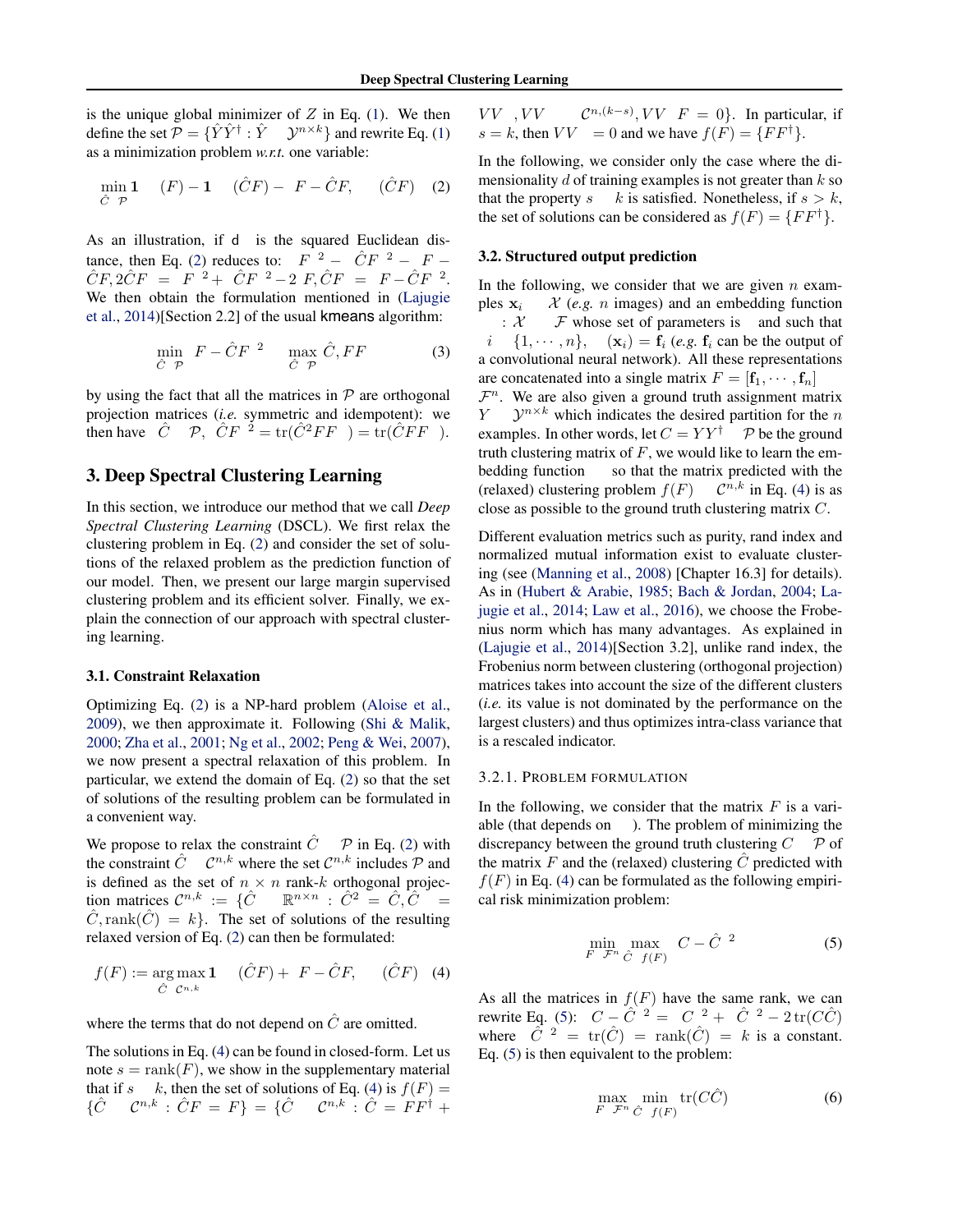### Algorithm 1 Deep Spectral Clustering Learning (DSCL)

 $\frac{1}{2}$  input : Set of training examples (*e.g.* images) in X, embedding function, number of iterations, learning rates  $_1, \dots,$ 

1: **for** iteration  $t = 1$  to **do** 

- 2: Randomly sample *n* training examples  $x_1, \dots, x_n \in X$ <br>3: Create representation matrix  $F \leftarrow [f_1, \dots, f_n]^2 \in F^n$
- 3: Create representation matrix  $F \leftarrow [f_1, \dots, f_n]$ <sup> $\geq \in F^n$ </sup> s.t.  $\forall i \in \{1, \dots, n\}, f_i = (\mathbf{x}_i)$
- 4: Create rescaled gradient *G* ← (*I* − *FF*†)*C*(*F*†) <sup>&</sup>gt; (see Eq. (9)) where *C* = *Y Y* † is the desired partition matrix of the *n* examples
- 5: Update the set of parameters of by exploiting the rescaled gradient *G* and perform gradient step with learning rate  $t$

which is naturally lower bounded by (see details in supplementary material):

$$
\max_{F} \min_{\mathcal{F}^n} \text{tr}(C\hat{C}FF^{\dagger}) = \max_{F} \text{tr}(CFF^{\dagger}) \qquad (7)
$$

where we use the fact that  $\hat{C}$   $f(F), \hat{C} F F^{\dagger} = F F^{\dagger}$ . We note that Eq. (7) equals Eq. (6) if  $\text{rank}(F) = k$ .

The difficulty of optimizing the problem in Eq. (7) is that it depends on both *F* and  $F^{\dagger}$ . If we assume that  $\text{rank}(F)$  is a constant (with  $F$  not necessarily full rank) in Eq.  $(7)$ , then the problem is differentiable (Golub & Pereyra, 1973) and the gradient of Eq. (7) *w.r.t. F* is:

$$
F = 2(I - FF^{\dagger})C(F^{\dagger})
$$
 (8)

where *I* is the identity matrix. Details on the gradient can be found in the supplementary material. Our matrix *F* is always full rank in our experiments<sup>1</sup>, so the constant rank condition along the iterations is satisfied.

#### 3.2.2. LOW ALGORITHMIC COMPLEXITY

We now show that in addition to having a closed-form expression, computing our gradient  $\bar{F}$  is efficient: the complexity to compute it is linear in *n* and quadratic in *d*.

We note  $C = YY^{\dagger}$  *P* the ground truth partition matrix<br>where the matrix  $Y = y^{n \times k}$  is given: let  $y_c$  be the *c*-th  $\mathcal{Y}^{n \times k}$  is given: let  $\mathbf{y}_c$  be the *c*-th column of *Y*, then the *c*-th column of  $(Y^{\dagger})$  can be written  $\frac{1}{\max\{1, y_c, 1\}}$ **y**<sub>c</sub>. The complexity to compute  $(Y^{\dagger})$  is linear in *n* due to the sparsity of *Y*.  $(Y^{\dagger})$  is also sparse (*i.e.* it contains *n* nonzero elements). We can then write  $\frac{F}{2}$  as:

$$
G := \frac{F}{2} = Y - F[F^{\dagger}Y] [F^{\dagger}(Y^{\dagger})]
$$
 (9)

where  $\lceil \cdot \rceil$  indicates  $d \times k$  matrices which are computed efficiently due to the sparsity of *Y* . The complexity to compute  $F^{\dagger}$  is  $O(nd \min\{n, d\})$  (*i.e.*  $O(nd^2)$  as we assume  $d$  *n*).

#### 3.2.3. DIRECT LOSS MINIMIZATION

Our method computes in closed-form the gradient of the structured output prediction problem in Eq. (5) when rank $(F) = k$ , and its algorithmic complexity is low.

To the best of our knowledge, although we exploit classic spectral relaxation results, our method is the first approach that includes the closed-form solution of the relaxed kmeans problem (see Section 3.1) within a large margin method for structured output. Even Mahalanobis metric learning methods (Lajugie et al., 2014) cannot use such a simplification due to the nature of their model, and the formulation of their subgradient is then different.

Including the closed-form solution of the relaxed kmeans algorithm results in a simple problem formulation (see Eq. (7)). The resulting large margin optimization problem is easy to optimize as we do not have to perform loss-augmented inference during training.

### 3.3. Learning deep models

Our method can be used to learn neural networks with conventional gradient-based methods by exploiting chain rule. Our approach is illustrated in Algorithm 1.

In detail, we note a mini-batch matrix  $F = [\mathbf{f}_1, \cdots, \mathbf{f}_n]$  $\mathcal{F}^n$  the concatenation into a single matrix of the *n* different embedding representations  $(\mathbf{x}_i) = \mathbf{f}_i$ , where, for inent embedding representations stance,  $\therefore$  *X*  $\neq$  is a neural network embedding func-<br>tion and  $\mathbf{x}_i$   $\in$  *X* is an image. We can rewrite Eq. (7) as  $\mathcal X$  is an image. We can rewrite Eq. (7) as a minimization problem by defining our loss function as a function of the mini-batch representation matrix:

$$
Loss(F) := k - \text{tr}(CFF^{\dagger}) \tag{10}
$$

which is nonnegative and where  $C = YY^{\dagger}$  *P* is the ground truth clustering matrix of *F*. The neural network

is then learned via backpropagation as illustrated in Algorithm 1 (*i.e.* using stochastic gradient descent with rescaled gradient  $-G$  where *G* is defined in Eq. (9)).

We note that the structure of the learned neural network is not limited to the case where  $\mathcal F$  is  $\mathbb R^d$ . For instance, if the goal is to partition probability distributions with KL-divergence, the set  $\mathcal F$  can be constrained to be the ddimensional simplex  $\{x \mid [0,1]^d : x \mid 1 = 1\}$  by using a softmax regression at the last layer of the neural network.

**Regression problem:** It is worth noting that  $\bar{F}$  is also the gradient *w.r.t. F* of the nonlinear least squares problem:

$$
\max_{F} \frac{1}{\mathcal{F}^n} - \frac{1}{2} \ F F^{\dagger} - C^2 \tag{11}
$$

<sup>6:</sup> end for

<sup>&</sup>lt;sup>1</sup>In our experiments, since the number of rows of  $F$  is greater than its number of colums, *F* has full column rank.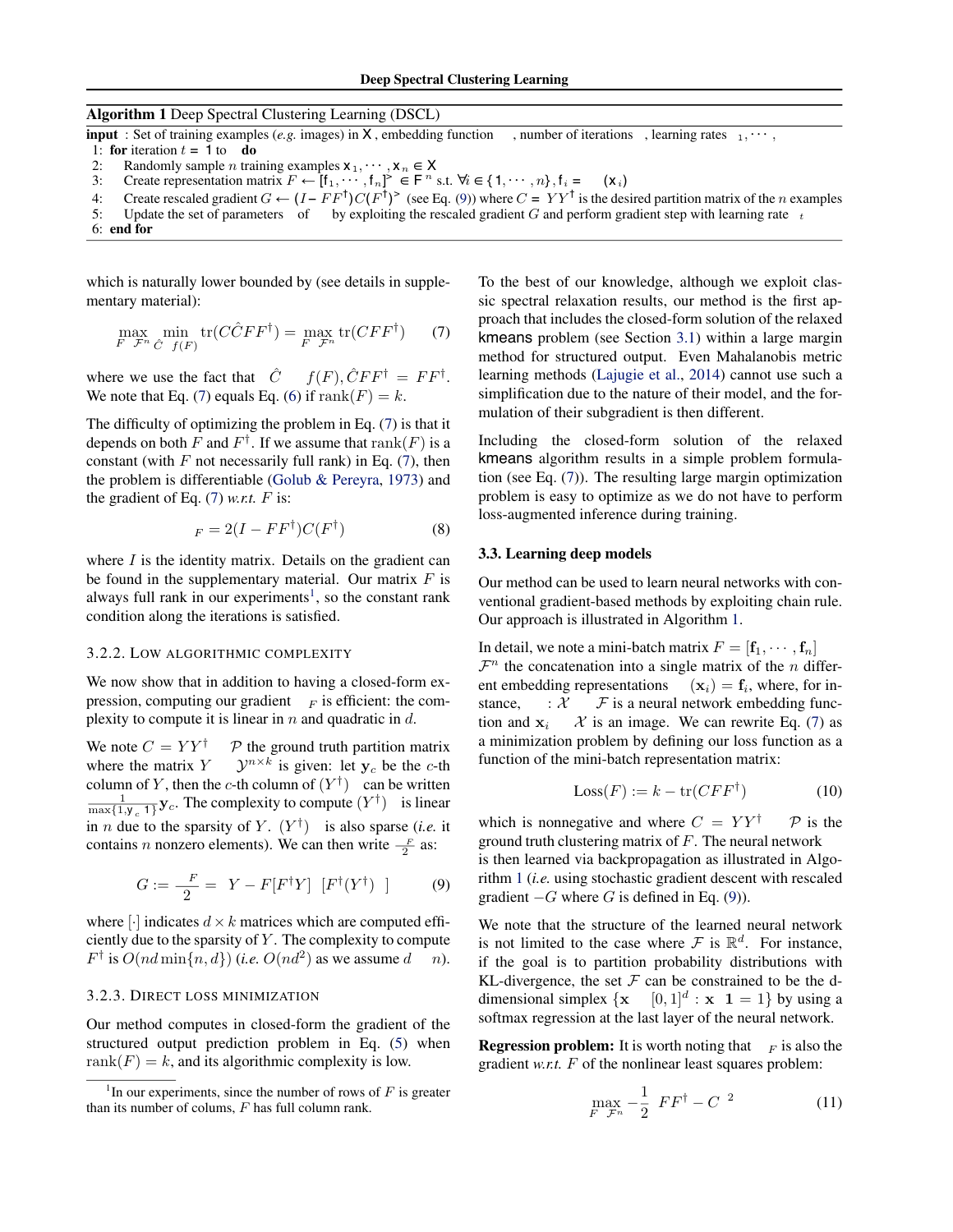where we assume that the rank of *F* is constant (otherwise, the problem is not differentiable). Our solver can then be seen as a gradient-based solver for the nonlinear regression problem that iteratively decreases the distance  $FF^{\dagger}-C$ . In particular, the spectral relaxation proposed in Section 3.1 allows to write the set of predicted clusterings  $f(F)$  as a function of *FF†* , and the choice of the Frobenius norm to compare clusterings makes our problem similar to a least squares problem.

Given the least squares formulation of Eq. (11), one can see that our problem focuses more on the similarity between the matrices C and  $FF^{\dagger}$  than between C and the individual matrix *F*. Our problem can then be seen as a spectral clustering algorithm as explained in the following.

#### 3.4. Connection with spectral clustering

We now explain how our proposed method can be seen as learning spectral clustering in a supervised way.

As explained in (Bach & Jordan, 2004; Von Luxburg, 2007), spectral clustering does not refer to one particular method but to a family of methods (*e.g.* (Shi & Malik, 2000)) that partition a dataset by exploiting the leading eigenvectors of a similarity matrix. They rely on the eigenstructure of a similarity matrix to partition examples into disjoint clusters, with examples in the same cluster having high similarity and examples in different clusters having low similarity. In our case, as can be seen in Eq. (7), the (kernel) similarity matrix is  $K = FF^{\dagger} = UU$  where  $U \mathbb{R}^{n \times s}$  is a matrix whose columns are the left-singular vectors of *F* corresponding to its nonzero singular values and where  $s = \text{rank}(F)$ . By definition, these left-singular vectors of *F* are also the *s* leading eigenvectors of *K*.

It is worth noting that our approach is different from classic spectral clustering approaches that perform clustering by exploiting some Laplacian matrix of the similarity matrix. Our approach directly performs clustering by exploiting the leading eigenvectors of the similarity matrix *K*.

By increasing the value  $tr(CFF^{\dagger}) = tr(CUU)$  at each backpropagation iteration, the leading eigenvectors of  $UU = K$  become *more similar* to the leading eigenvectors of *C*. As *C* and  $K = UU$  are both orthogonal projection matrices, in the ideal case, tr(*CUU* ) is maximized when the column space of one of the two matrices *C* or (*UU* ) is included in the column space of the other matrix. In particular, if  $\text{rank}(C) = \text{rank}(UU)$ , then  $tr(CUU)$  is maximized iff  $C = UU$  (Fan, 1949). In this ideal case, we have  $\arg \max_{\hat{C}} \mathcal{P}(\hat{C},UU) = \{C\},\$ which corresponds to the solution of Eq. (3) when replacing *F* by *U*; in other words, partitioning the rows of *U* with kmeans will return the desired clustering matrix *C*.

It is then clear that comparing the similarity between the

rows of *U* (*i.e.* using spectral clustering) is at least as relevant as comparing the rows of *F* to partition the dataset. In our experiments, our method obtains better performance when the left-singular vectors of the test set matrix are used for partitioning rather than the learned features.

### 4. Experiments

The goal of metric learning is to learn a metric that can be used to compare new examples, possibly from categories that were not in the training dataset. In this context, the model is learned on a training dataset and tested on a dataset that shares the same "semantical" metric and represents similar concepts. This allows to evaluate the generalization ability of the model. Following the experimental protocol described in (Song et al., 2016; 2017), we evaluate our method on the following fine-grained datasets and use the exact same train/test splits:

*•* The Caltech-UCSD Birds (CUB-200-2001) dataset (Wah et al., 2011) is composed of 11,788 images of birds from 200 different species/categories. We split the first 100 categories for training (5,864 images) and the rest for test (5,924 images).

• The CARS196 dataset (Krause et al., 2013) is composed of 16,185 images of cars from 196 model categories. The first 98 categories are used for training (8,054 images), the rest for test (8,131 images).

• The Stanford Online Product (Song et al., 2016) dataset is composed of 120,253 images from 22,634 online product categories. It is partitioned into 59,551 images from 11,318 categories for training and 60,502 images from 11,316 categories for test.

In these experiments, the categories for training and the categories for testing are disjoint although they belong to the same context (*i.e.* they all represent birds, cars or products). This makes the problem challenging as deep models may *overfit* on the training categories<sup>2</sup>. In the same way as the baselines, we then perform early stopping.

### 4.1. Implementation details

We closely follow the experimental setup described in (Song et al., 2016; 2017). In particular, we implemented our method with the Tensorflow package (Abadi et al., 2016) and used the Inception (Szegedy et al., 2015) network with batch normalization (Ioffe & Szegedy, 2015) pretrained on ImageNet/ILSVRC 2012-CLS (Russakovsky et al., 2015), we fine-tuned the network on the training datasets. We perform two types of fine-tuning:

 $2$ For instance, our model obtains more than 90% performance for all the evaluation metrics on the training categories after 1000 iterations.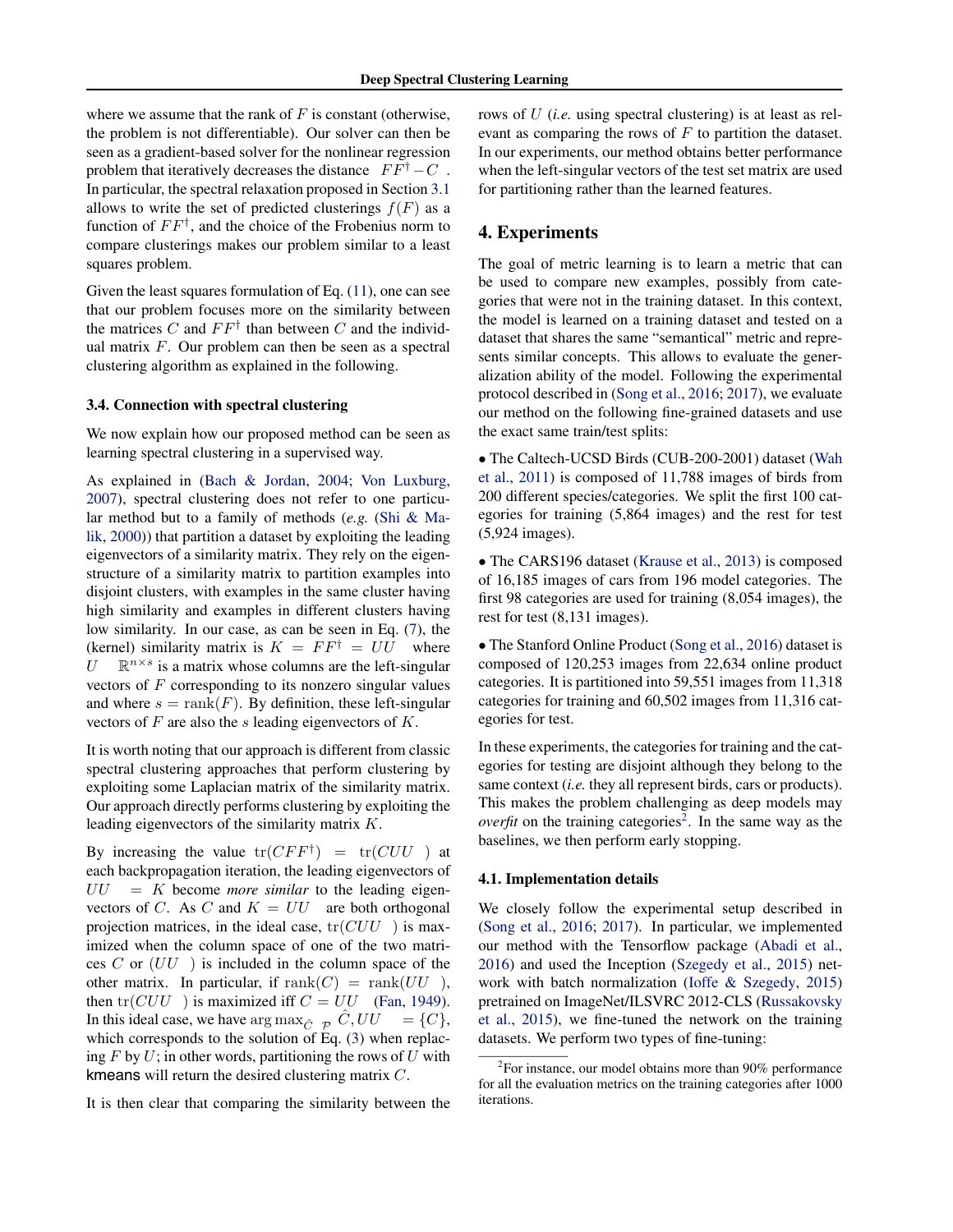| <b>Algorithm 2 DSCL Normalized Spectral Clustering</b>                           |
|----------------------------------------------------------------------------------|
| <b>input</b> : Test set $F_t \in F^{n_t}$ , $n_t$ is the number of test examples |

1: Create  $M_t \in \mathbb{R}^{n_t \times d}$  by mean centering  $F_t$ 

2: Create  $r = \text{rank}(M_t)$ 

- 3: Create  $U_t = [\mathbf{u}_1, \cdots, \mathbf{u}_{n_t}]^{\geq} \in \mathbb{R}^{n_t \times r}$  s.t.  $M_t M_t^{\dagger} = U_t U_t^{\geq}$ <br>4: Create  $T = [\mathbf{t}_1, \cdots, \mathbf{t}_{n_t}]^{\geq} \in \mathbb{R}^{n_t \times r}$  s.t.  $\forall i, \mathbf{t}_i = \frac{1}{\|\mathbf{u}_i\|_2} \mathbf{u}_i$
- 
- 5: partition the rows of  $T$  into  $k$  clusters with kmeans

• end-to-end: we fine-tune the model and update the parameters of all the layers of the neural network during backpropagation. In this case, we perform 100 iterations of gradient descent.

*•* last layer: we freeze all the parameters of the neural network (pretrained on ImageNet) except those in the last layer. Only the parameters in the last layer of the model are updated. We perform 200 iterations of gradient descent.

In both cases, we remove the softmax function at the end of the last layer.

The images are first resized to square size ( $256 \times 256$ ) and cropped at  $227 \times 227$ . For the dataset augmentation, we use a random horizontal mirroring for training and a single center crop for test. As in (Song et al., 2017) and unlike (Sohn, 2016), we use a single crop per image.

We ran our experiments on a single Tesla P100 GPU with 16GB RAM, and used a standard Stochastic Gradient optimizer. Our batch size is set to  $n = o \times p = 18 \times 70 = 1260$ , our method backpropagates the loss in Eq. (10) for all the examples in the batch. As Inception is a large model and to fit into memory, we iteratively compute submatrices  $F_i$   $\mathcal{F}^o$  and concatenate them into a single matrix  $F = [F_1, \dots, F_p]$   $\mathcal{F}^n$ . Our method then computes *F*<sup>*n*</sup>. Our method then computes<br>=  $[G_1, \cdots, G_n]$   $\mathbb{R}^{n \times d}$  defined the gradient matrix  $G = [G_1, \dots, G_n]$ in Eq. (9), and minimizes the loss function  $F, -G =$  $p \choose i=1$  *F*<sub>*i*</sub>, −*G*<sub>*i*</sub> with gradient descent where −*G* is fixed.

Different embedding dimensionality values *d {*64*,* 128*,* 256*,* 512*}* are tested in (Song et al., 2016), it is reported that *d* does not play a crucial role. In our case, we then set our dimensionality *d* to be equal to the number of categories *k* for the Birds and Cars datasets.

For the Products dataset which contains more than 10k categories, we observed as in (Sohn, 2016) that the larger the value of *d*, the better the results. We then set  $d = 512$  in order to be fair with the other models and randomly subsample 512 training categories.

#### 4.2. Partitioning a test dataset

Partitioning a test dataset  $X_t = [\mathbf{x}_1, \cdots, \mathbf{x}_{n_t}]$   $\mathcal{X}^{n_t}$ (where  $x_i$   $\mathcal{X}$  is an image in these experiments, and  $n_t$  is the number of test examples) is done by first computing the test representation matrix  $F_t = [$   $(\mathbf{x}_1), \cdots,$   $(\mathbf{x}_{n_t})]$ 

 $\mathcal{F}^{n_t}$  where is the learned embedding function, and then applying a partition algorithm. The partition algorithm can either be a standard clustering algorithm as described in (Banerjee et al., 2005), or can exploit the connection of our method with spectral clustering as explained in Section 3.4.

The spectral clustering (SC) algorithm that we use, which is inspired by (Ng et al., 2002), is illustrated in Algorithm 2: we first mean center  $F_t$  (the mean of each column of the resulting matrix  $M_t$  is zero), then we extract the matrix  $U_t$ that contains the leading left-singular vectors of the resulting matrix  $M_t$ , the rows of  $U_t$  are then 2-normalized and partitioned with the usual kmeans algorithm.

To test our method without spectral clustering, we  $2$ normalize the output representations as done in (Song et al., 2017) and then apply the usual kmeans algorithm with the squared Euclidean distance.

### 4.3. Quantitative results

We compare our method to current state-of-the-art metric learning approaches in Tables 1 to 3 by evaluating the Normalized Mutual Information (NMI) and Recall@K performances. In particular, Recall@1 is a useful metric in zeroshot learning contexts, it allows to assign the category of a test image to the category of its nearest neighbor, it then evaluates the generalization performance of a model to new similar concepts. The scores for the following baselines (Schroff et al., 2015; Song et al., 2016; Sohn, 2016; Song et al., 2017) are reported from (Song et al., 2017) where the methods are tested in a similar setup. As explained in the related work (Section 5), the NMI-based approach (Song et al., 2017) is the only baseline that is explicitly learned to optimize a clustering criterion.

We also report the performance of the vanilla GoogLeNet/Inception features pretrained on ImageNet, and GoogLeNet features fine-tuned for classification with softmax regression. In both cases, we report the results obtained with Spectral Clustering (SC) as illustrated in Algorithm 2, and without SC (as explained in the last paragraph of Section 4.2). We report the scores for <sup>2</sup>-normalized features as they obtain better performance than unnormalized features in our experiments.

Recognition performance: Our spectral clustering approach obtains state-of-the-art Recall@K performance on all the datasets. Only the method in (Song et al., 2017) obtains better NMI performance on Birds and Products, this can be expected as the model in (Song et al., 2017) is specifically learned to optimize the NMI evaluation metric. Our choice to optimize the Frobenius norm which allows to compute a gradient in closed-form then seems to be a good trade-off for scalability as it obtains competitive NMI results and state-of-the-art Recall@K performance.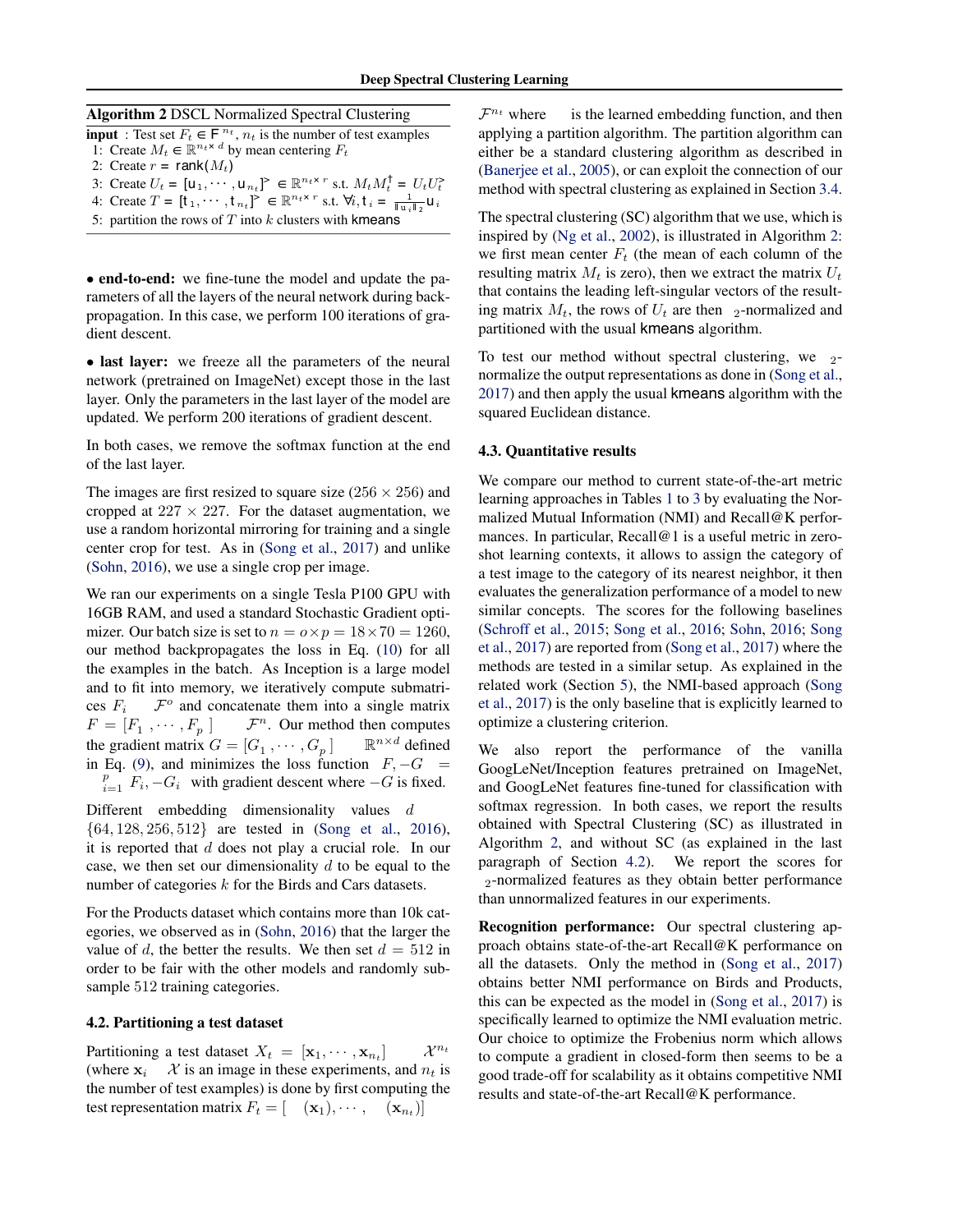| Method                              | <b>NMI</b> | R@1   | R@2   | R@4   | R@8   |
|-------------------------------------|------------|-------|-------|-------|-------|
| Triplet s.h. (Schroff et al., 2015) | 55.38      | 42.59 | 55.03 | 66.44 | 77.23 |
| Lifted struct (Song et al., 2016)   | 56.50      | 43.57 | 56.55 | 68.59 | 79.63 |
| Npairs (Sohn, 2016)                 | 57.24      | 45.37 | 58.41 | 69.51 | 79.49 |
| NMI-based (Song et al., 2017)       | 59.23      | 48.18 | 61.44 | 71.83 | 81.92 |
| Vanilla GoogLeNet (with SC)         | 53.53      | 42.56 | 55.55 | 67.86 | 78.39 |
| Vanilla GoogLeNet (without SC)      | 50.28      | 40.11 | 53.17 | 66.02 | 76.59 |
| Softmax regression (with SC)        | 55.91      | 45.49 | 58.64 | 70.65 | 79.17 |
| Softmax regression (without SC)     | 55.74      | 46.00 | 58.03 | 69.32 | 78.28 |
| Ours (end-to-end/with SC)           | 58.12      | 49.78 | 62.56 | 73.55 | 82.78 |
| Ours (end-to-end/without SC)        | 56.99      | 47.57 | 59.66 | 71.57 | 81.28 |
| Ours (last layer/with SC)           | 59.16      | 53.22 | 66.09 | 76.70 | 85.33 |
| Ours (last layer/without SC)        | 56.87      | 50.08 | 62.24 | 73.38 | 82.38 |

*Table 1.* NMI and Recall@K evaluation on the Birds (CUB-200- 2011) dataset

*Table 2.* NMI and Recall@K evaluation on the Cars196 dataset

| Method                              | NMI   | R@1   | R@2   | R@4   | R@8   |
|-------------------------------------|-------|-------|-------|-------|-------|
| Triplet s.h. (Schroff et al., 2015) | 53.35 | 51.54 | 63.78 | 73.52 | 82.41 |
| Lifted struct (Song et al., 2016)   | 56.88 | 52.98 | 65.70 | 76.01 | 84.27 |
| Npairs (Sohn, 2016)                 | 57.79 | 53.90 | 66.76 | 77.75 | 86.35 |
| NMI-based (Song et al., 2017)       | 59.04 | 58.11 | 70.64 | 80.27 | 87.81 |
| Vanilla GoogLeNet (with SC)         | 44.53 | 35.37 | 47.32 | 60.60 | 71.69 |
| Vanilla GoogLeNet (without SC)      | 47.99 | 35.56 | 47.27 | 59.37 | 72.16 |
| Softmax regression (with SC)        | 53.13 | 50.11 | 60.49 | 71.68 | 80.14 |
| Softmax regression (without SC)     | 52.13 | 48.75 | 58.52 | 70.97 | 78.37 |
| Ours (end-to-end/with SC)           | 58.04 | 59.37 | 71.25 | 80.62 | 88.32 |
| Ours (end-to-end/without SC)        | 56.08 | 57.08 | 69.23 | 79.39 | 87.46 |
| Ours (last layer/with SC)           | 64.25 | 73.07 | 82.19 | 89.01 | 92.99 |
| Ours (last layer/without SC)        | 61.12 | 67.54 | 77.77 | 85.74 | 90.95 |

*Table 3.* NMI and Recall@K evaluation on the Products (Stanford Online Products) dataset

| Method                              | <b>NMI</b> | R@1   | R@10  | R@100 |
|-------------------------------------|------------|-------|-------|-------|
| Triplet s.h. (Schroff et al., 2015) | 89.46      | 66.67 | 82.39 | 91.85 |
| Lifted struct (Song et al., 2016)   | 88.65      | 62.46 | 80.81 | 91.93 |
| Npairs (Sohn, 2016)                 | 89.37      | 66.41 | 83.24 | 93.00 |
| NMI-based (Song et al., 2017)       | 89.48      | 67.02 | 83.65 | 93.23 |
| Vanilla GoogLeNet (with SC)         | 56.01      | 44.09 | 61.32 | 77.82 |
| Vanilla GoogLeNet (without SC)      | 55.32      | 43.73 | 60.84 | 76.54 |
| Softmax regression (with SC)        | 63.53      | 51.95 | 69.83 | 85.36 |
| Softmax regression (without SC)     | 63.10      | 51.65 | 69.75 | 85.32 |
| Ours (end-to-end/with SC)           | 89.40      | 67.59 | 83.71 | 93.25 |
| Ours (end-to-end/without SC)        | 88.70      | 64.52 | 81.53 | 92.35 |
| Ours (last layer/with SC)           | 88.75      | 65.30 | 81.50 | 92.40 |
| Ours (last layer/without SC)        | 86.95      | 64.90 | 78.05 | 91.50 |

The usual kmeans algorithm applied on the representations of our learned model obtains worse results than our proposed spectral clustering (SC) approach. It obtains better performance than most baselines on Birds and Cars, but also poor results on the Products dataset. This may be explained by the fact that there are only 5.3 images per category in this dataset, which is 10 times less than for the other datasets. Some categories also contain only 2 images, which is hard to generalize on. Our approach is then more appropriate when the categories are large (*i.e.* more than 50 images) than when there are many (very) small clusters.

We also note that when our model updates only the last layer during fine-tuning, it obtains state-of-the-art performance on Birds and Cars, but not as good as our fully learned model on the Products dataset. The strong results on the former two is likely due to their small size (fewer than 10k training images); which makes learning all the layers prone to overfitting. Learning in all layers seems beneficial on larger datasets such as Products.

We observe that most baselines (Schroff et al., 2015; Sohn, 2016; Song et al., 2017) and our spectral method obtain comparable results on the Products dataset. There is then not a clear way to learn deep models in contexts with small categories. On the other hand, there is a huge gap in Recall@K performance on the other datasets between approaches that optimize clustering and approaches that do not. The largest performance gap is observed on the Cars dataset which contains the largest number of images per category (more than 80).

It is also worth noting that unlike usual softmax regression for classification that promotes centroids to be one-hot vectors in the ideal case, our approach takes as input the current representations and tries to group similar examples together without fixing the desired centroids. It can then be easily combined with other approaches.

Training time: Once the matrix representation of the minibatch  $F$   $\mathcal{F}^n$  has been computed, computing the gradient *G* takes 1 second (with  $n = 1280$  and  $d = 100$ ). Since we backpropagate our loss for all the examples in the minibatch, each iteration takes about 50 seconds due to the large architecture of Inception. Nevertheless, multiple GPUs can be used in parallel to speed up training.

Qualitative results: t-SNE (Van Der Maaten, 2014) plots are available in the supplementary material.

# 5. Related work

As explained in Section 1, many approaches have been proposed to learn a similarity metric (Xing et al., 2002; Bar-Hillel et al., 2005; Lajugie et al., 2014; Law et al., 2016; 2017b) or a nonlinear embedding function (Schroff et al., 2015; Song et al., 2017) optimized to perform clustering. However, most of them belong to the semi-supervised setting (Xing et al., 2002; Bar-Hillel et al., 2005; Schroff et al., 2015), *i.e.* they are designed to learn from small sets of pairwise or triplet-wise relations and do not account for the global clustering performance on the training dataset. In pairwise approaches, the model is given pairs of examples  $(\mathbf{x}_i, \mathbf{x}_j)$  which are either similar (*e.g.* the examples are in the same category) or dissimilar (*e.g.* the examples are in different categories), the model is then learned so that the distances between representations of similar objects are smaller than the distances between dissimilar objects.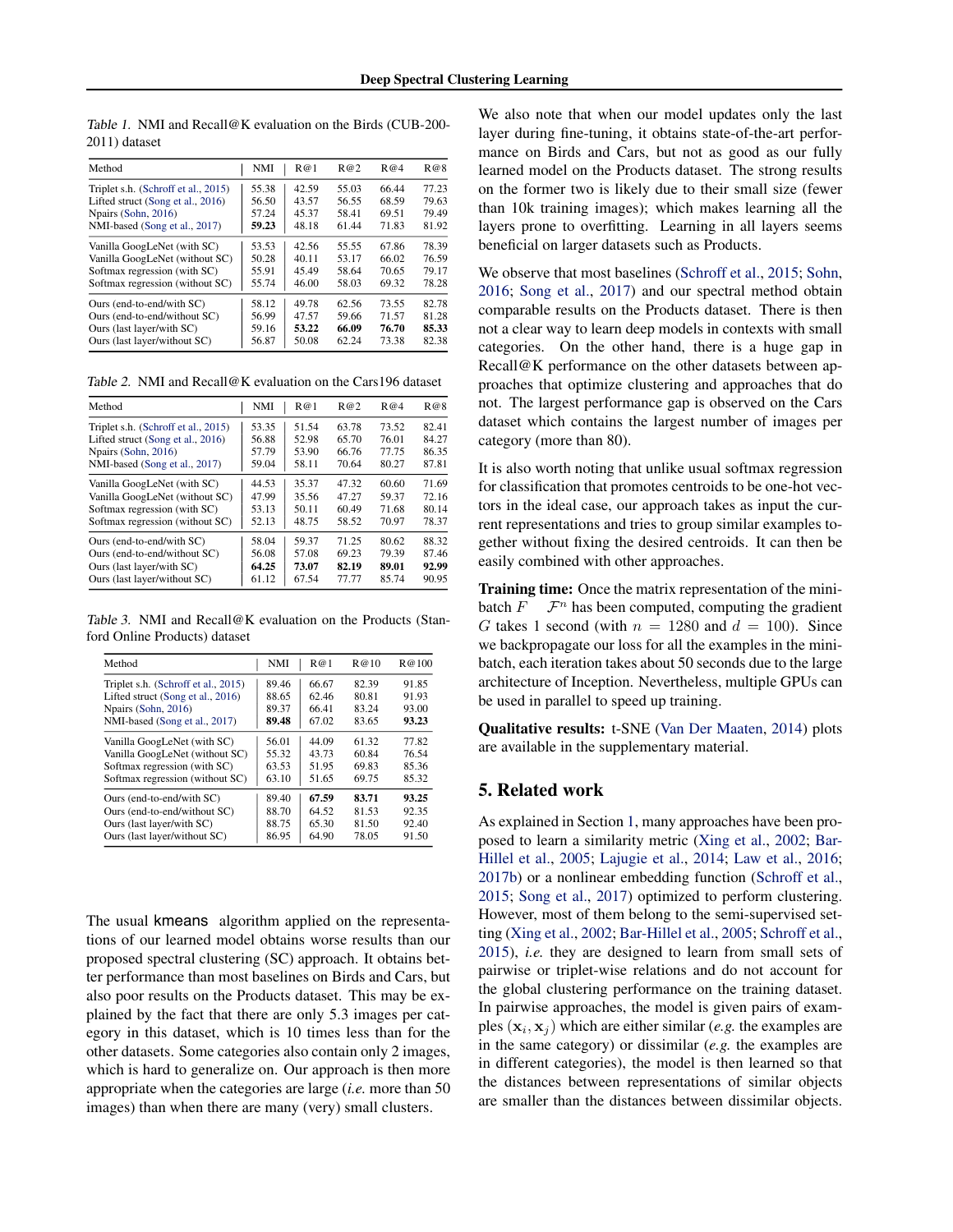In the triplet-wise approach (Schultz & Joachims, 2003; Weinberger et al., 2006), triplets of examples  $(\mathbf{x}_i, \mathbf{x}_i^+, \mathbf{x}_i^-)$ are provided and the model is learned so that the distance between the representations of the pair  $(\mathbf{x}_i, \mathbf{x}_i^+)$  is smaller than for the pair  $(\mathbf{x}_i, \mathbf{x}_i^-)$ . We focus on the supervised clustering setting which considers all the possible similar and dissimilar pairs and takes into account the global clustering structure of the training dataset (here a mini-batch).

In the shallow metric learning literature, (Lajugie et al., 2014; Law et al., 2016) learn a linear transformation in the supervised clustering setting so that the partition obtained when using kmeans on a dataset is as close as possible to the desired partition. However, they both consider that the data representation is fixed and are limited by the complexity of their linear model. Moreover, their solvers are very different from ours. Lajugie et al. (2014) propose an extension of the structural SVM (Tsochantaridis et al., 2005) for Mahalanobis distances, and their projected subgradient method thus has high complexity. Law et al. (2016) propose a closed-form solver but the method is limited to the case where there is a single training dataset and they do not provide gradient-based strategies to optimize other types of models such as neural networks.

In the deep learning literature, Song et al. (2016) proposed to approximate a loss function that considers all the positive and negative pairs. To this end, they iteratively randomly sample a few similar pairs, and then actively add their difficult neighbors to the training mini-batch. This idea is similar to the idea of active set of constraints used in (Weinberger & Saul, 2009; Law et al., 2017a) to limit the number of active constraints (*i.e.* the number of constraints that have nonzero subgradients) and be able to optimize over large numbers of triplets. Although their approach considers most of the similarity relations, it is not optimized to group all the similar examples into the same unique cluster. Indeed, each category can be divided in multiple subclusters as explained in (Song et al., 2017).

Sohn (2016) proposed to tackle the problem of slow convergence of triplet-wise approaches (caused by hard negative mining) by optimizing losses over  $(n + 1)$ -tuplets. In particular, an efficient batch construction method is proposed to require 2*n* examples instead of the naïve  $(n+1)n$ to build *n* tuplets of length  $(n + 1)$ . The loss function recruits multiple distances between dissimilar examples from different categories and approximates the ideal loss that minimizes the distances between similar examples while maximizing the distances between dissimilar examples. This approach considers the global structure of the representation of mini-batches better than triplet-wise approaches. However, although it does take into account most distances in the mini-batch, it does not explicitly optimize the model so that it obtains good clustering performance.

In the deep metric learning literature, the most similar approach to ours is (Song et al., 2017). They select for each category one unique example that will be the medoid (*i.e.* representative example). The choice of the medoids is not discussed and may be problematic if there is noise in the labels. In contrast, our centroids are learned so that they are the mean vectors of the training examples. Indeed, our set of centroids is written  $Z = \hat{Y}^{\dagger}F$  where  $F \mathcal{F}^n$  is the representation of our mini-batch and  $\hat{Y}$  is implicitly included in the formulation of the set  $\mathcal{C}^{n,k}$ . Our optimization problem then learns a data representation such that training examples are projected close to their respective centroids. Moreover, the gradient in (Song et al., 2017) requires an iterative greedy algorithm and each iteration of their greedy algorithm has higher complexity than the complexity of computing our gradient (we set the dimensionality *d* of our learned representations to be *k*). Each iteration of the greedy algorithm is linear in the size of the mini-batch and cubic in the number of categories in the mini-batch.

Deep learning was also used in (Ionescu et al., 2015) to learn a convolutional neural network optimized for clustering. However, it is applied to unsupervised image segmentation with normalized cuts (Shi & Malik, 2000). We are interested in this paper in the supervised clustering setting where the ground truth partition is provided. Another deep clustering approach was proposed in (Hershey et al., 2016). However, their model is not optimized to be robust to the size of the different clusters as discussed in Section 3.2.

# 6. Conclusion

We have presented a novel deep learning approach optimized for the supervised clustering task. Our method is simple to implement and scalable thanks to its low algorithmic complexity. It also obtains state-of-the-art recall@K performance on different standard fine-grained datasets. Future work includes improving our proposed solver by exploiting the results in (Ionescu et al., 2015) which take into account the structure of the neural network instead of using a standard stochastic gradient descent solver.

Acknowledgments: We thank David Duvenaud, Stavros Tsogkas, Dimitris Vlitas and the anonymous reviewers for their helpful comments. This work was supported by Samsung and the Intelligence Advanced Research Projects Activity (IARPA) via Department of Interior/Interior Business Center (DoI/IBC) contract number D16PC00003. The U.S. Government is authorized to reproduce and distribute reprints for Governmental purposes notwithstanding any copyright annotation thereon.

Disclaimer: The views and conclusions contained herein are those of the authors and should not be interpreted as necessarily representing the official policies or endorsements, either expressed or implied, of IARPA, DoI/IBC, or the U.S. Government.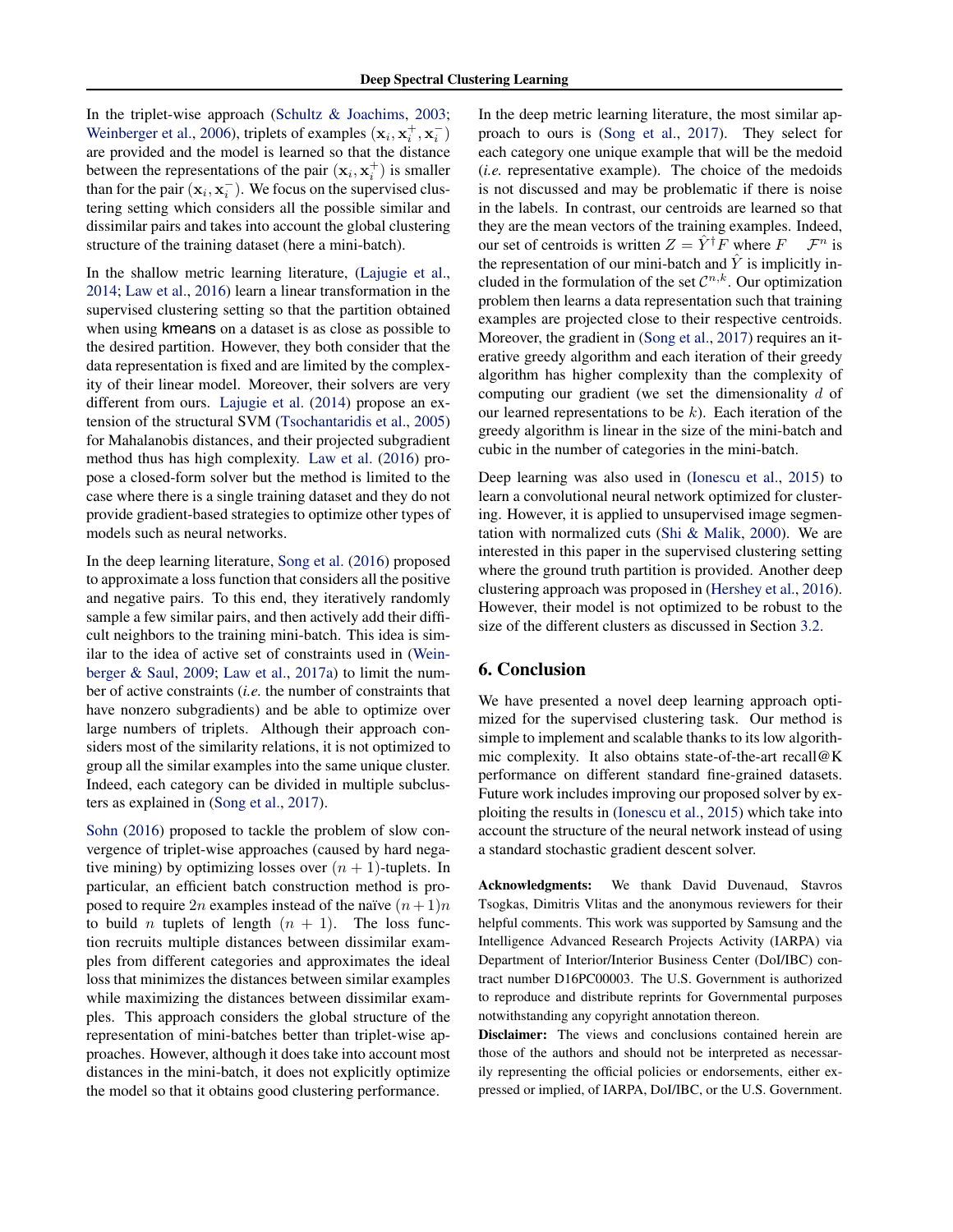# References

- Abadi, Martín, Agarwal, Ashish, Barham, Paul, Brevdo, Eugene, Chen, Zhifeng, Citro, Craig, Corrado, Greg S, Davis, Andy, Dean, Jeffrey, Devin, Matthieu, et al. Tensorflow: Large-scale machine learning on heterogeneous distributed systems. *arXiv preprint arXiv:1603.04467*, 2016.
- Aloise, Daniel, Deshpande, Amit, Hansen, Pierre, and Popat, Preyas. Np-hardness of euclidean sum-of-squares clustering. *Machine learning*, 75(2):245–248, 2009.
- Bach, Francis and Jordan, Michael. Learning spectral clustering. *NIPS*, 16:305–312, 2004.
- Banerjee, Arindam, Merugu, Srujana, Dhillon, Inderjit S, and Ghosh, Joydeep. Clustering with bregman divergences. *Journal of machine learning research*, 6(Oct): 1705–1749, 2005.
- Bar-Hillel, Aharon, Hertz, Tomer, Shental, Noam, and Weinshall, Daphna. Learning a Mahalanobis metric from equivalence constraints. *Journal of Machine Learning Research*, 6(6):937–965, 2005.
- Buzo, Andrés, Gray, A, Gray, R, and Markel, John. Speech coding based upon vector quantization. *IEEE Transactions on Acoustics, Speech, and Signal Processing*, 28 (5):562–574, 1980.
- Chopra, Sumit, Hadsell, Raia, and LeCun, Yann. Learning a similarity metric discriminatively, with application to face verification. In *Computer Vision and Pattern Recognition, 2005. CVPR 2005. IEEE Computer Society Conference on*, volume 1, pp. 539–546. IEEE, 2005.
- Dhillon, Inderjit S, Mallela, Subramanyam, and Kumar, Rahul. A divisive information-theoretic feature clustering algorithm for text classification. *Journal of machine learning research*, 3(Mar):1265–1287, 2003.
- Fan, Ky. On a theorem of weyl concerning eigenvalues of linear transformations i. *Proceedings of the National Academy of Sciences of the United States of America*, 35 (11):652, 1949.
- Golub, Gene H and Pereyra, Victor. The differentiation of pseudo-inverses and nonlinear least squares problems whose variables separate. *SIAM Journal on numerical analysis*, 10(2):413–432, 1973.
- Hershey, John R, Chen, Zhuo, Le Roux, Jonathan, and Watanabe, Shinji. Deep clustering: Discriminative embeddings for segmentation and separation. In *Acoustics, Speech and Signal Processing (ICASSP), 2016 IEEE International Conference on*, pp. 31–35. IEEE, 2016.
- Hubert, Lawrence and Arabie, Phipps. Comparing partitions. *Journal of classification*, 2(1):193–218, 1985.
- Ioffe, Sergey and Szegedy, Christian. Batch normalization: Accelerating deep network training by reducing internal covariate shift. *arXiv preprint arXiv:1502.03167*, 2015.
- Ionescu, Catalin, Vantzos, Orestis, and Sminchisescu, Cristian. Matrix backpropagation for deep networks with structured layers. In *Proceedings of the IEEE International Conference on Computer Vision*, pp. 2965–2973, 2015.
- Krause, Jonathan, Stark, Michael, Deng, Jia, and Fei-Fei, Li. 3d object representations for fine-grained categorization. In *Proceedings of the IEEE International Conference on Computer Vision Workshops*, pp. 554–561, 2013.
- Lajugie, R., Bach, F., and Arlot, S. Large margin metric learning for constrained partitioning problems. *Proc. International Conference on Machine Learning*, 2014.
- Law, Marc Teva, Yu, Yaoliang, Cord, Matthieu, and Xing, Eric Poe. Closed-form training of mahalanobis distance for supervised clustering. In *CVPR*. IEEE, 2016.
- Law, Marc Teva, Thome, Nicolas, and Cord, Matthieu. Learning a distance metric from relative comparisons between quadruplets of images. *IJCV*, 121(1): 65–94, 2017a. ISSN 1573-1405. doi: 10.1007/ s11263-016-0923-4. URL http://dx.doi.org/ 10.1007/s11263-016-0923-4.
- Law, Marc Teva, Yu, Yaoliang, Urtasun, Raquel, Zemel, Richard, and Xing, Eric Poe. Efficient multiple instance metric learning using weakly supervised data. In *Computer Vision and Pattern Recognition (CVPR)*, 2017b.
- Manning, Christopher D, Raghavan, Prabhakar, Schütze, Hinrich, et al. *Introduction to information retrieval*, volume 1. Cambridge university press Cambridge, 2008.
- Ng, Andrew Y, Jordan, Michael I, Weiss, Yair, et al. On spectral clustering: Analysis and an algorithm. In *NIPS*, volume 14, pp. 849–856, 2002.
- Nielsen, Frank and Nock, Richard. Sided and symmetrized bregman centroids. *IEEE transactions on Information Theory*, 55(6):2882–2904, 2009.
- Peng, J. and Wei, Y. Approximating k-means-type clustering via semidefinite programming. *SIAM Journal on Optimization*, 18:186–205, 2007.
- Russakovsky, Olga, Deng, Jia, Su, Hao, Krause, Jonathan, Satheesh, Sanjeev, Ma, Sean, Huang, Zhiheng, Karpathy, Andrej, Khosla, Aditya, Bernstein, Michael, et al.